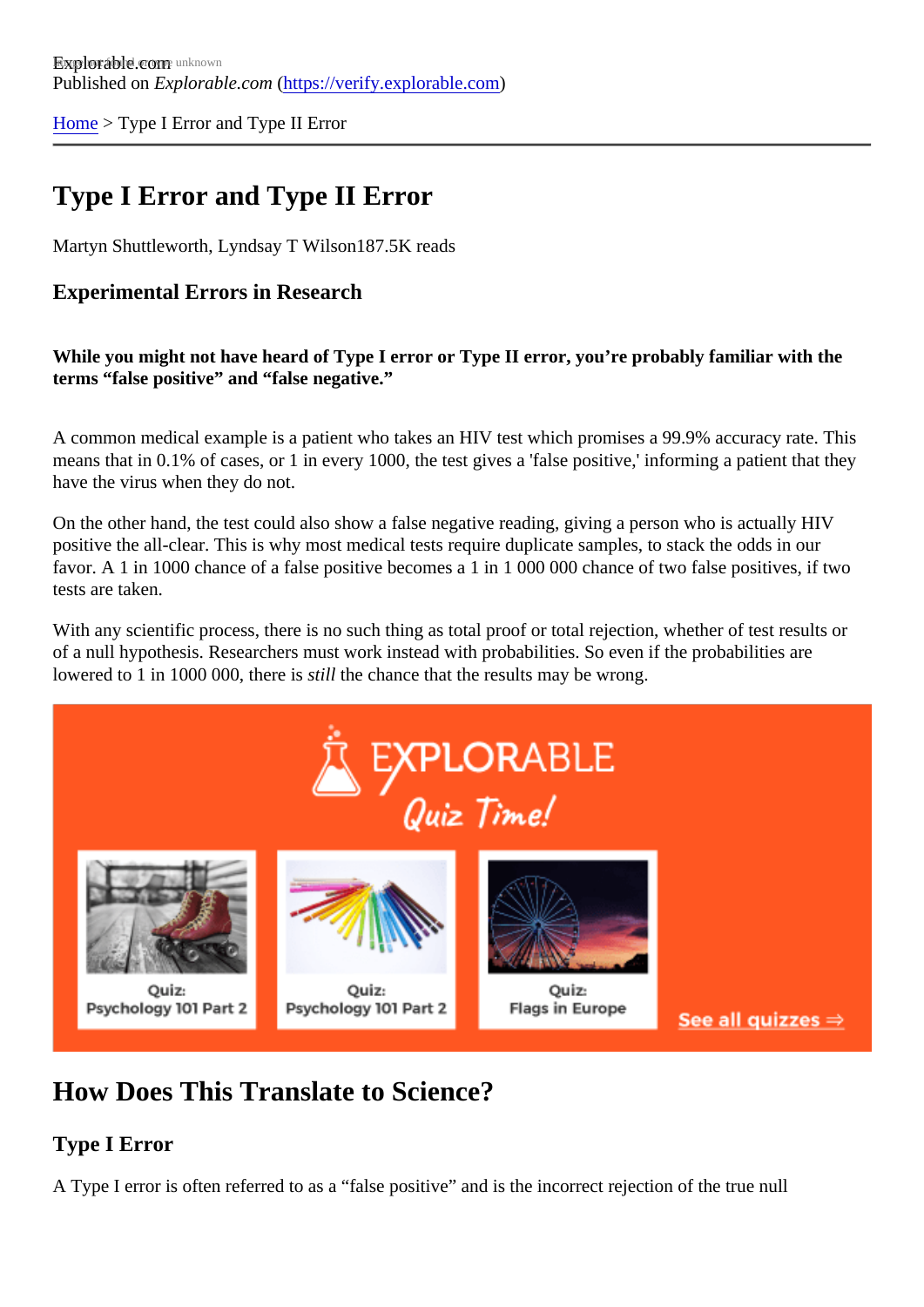hypothesis in favor of the alternative.

In the example above, the null hypothesis refers to the natural state of things or the absence of the tested effect or phenomenon, i.e. stating that the patient is HIV negative. The ative hypothesis all states that the patient is HIV positive. Many medical tests will have the disease they are testing for as the alternative hypothesis and the lack of that disease as the null hypothesis.

A Type I error would thus occur when the patient doesn't have the virus but the test shows that they do. In other words, the test incorrectly rejects the true null hypothesis that the patient is HIV negative.

#### Type II Error

A Type II error is the inverse of a Type I error and is the false acceptance of a null hypothesis that is not actually true, i.e. a false negative. A Type II error would entail the test telling the patient they are free of HIV when they are not.

Considering this HIV example, which error type do you think is more acceptable? In other words, would you rather have a test that was more prone to Type I or Type II error? With HIV, it's likely that the momentary stress of a false positive is better than feeling relieved at a false negative and then failing to take steps to t the disease. Pregnancy tests, blood tests and any diagnostic tool that has serious consequences for the h of a patient are usually verly sensitive for this reason  $-$  it is much better for them to err on the side of a false positive.

But in most fields of science, Type II errors are seen as less serious than Type I errors. With the Type II error, a chance to reject the null hypothesis was lost, and no conclusion is inferred from a non-rejected null But the Type I error is more serious, because you have wrongly rejected the null hypothesis and ultimately made a claim that is not true. In science, finding a phenomenon where there is none is more egregious than failing to find a phenomenon where there is. Therefore in most research designs, effort is made to err on the side of a false negative.

# **Replication**

This is the key reason where experiment  $[2]$  must be replicable.

Even if the highest level of proof is reached, where  $P < \phi$  (Orbability [3] is less than 1%), out of every 100 experiments, there will still be one false result. To a certain extent, duplicate or triplicate samples redu the [chance of erro](https://explorable.com/random-sampling-error)r 4], but may still mask chance if t[he error](https://explorable.com/experimental-error)  $[5]$ -causin[g variable](https://explorable.com/research-variables)  $[6]$  is present in all samples.

But if other researchers, using the same equipment, replicate the experiment and find that the results are the same, the chances of 5 or 10 experiments giving false results is unbelievably small. This is how science regulates and minimizes the potential for both Type I and Type II errors.

Of course, in certain experiments and medical diagnoses, replication is not always possible, so the possib of Type I and II errors is always a factor.

One area that is guilty of forgetting about Type I and II errors is in the legal system, where a jury is seldom told that fingerprint and DNA tests may produce false results. There have been many documented failures justice involving such tests. Today courts will no longer accept these tests alone as proof of guilt, and requ other evidence to reduce the possibility of error to acceptable levels.

Type III Errors